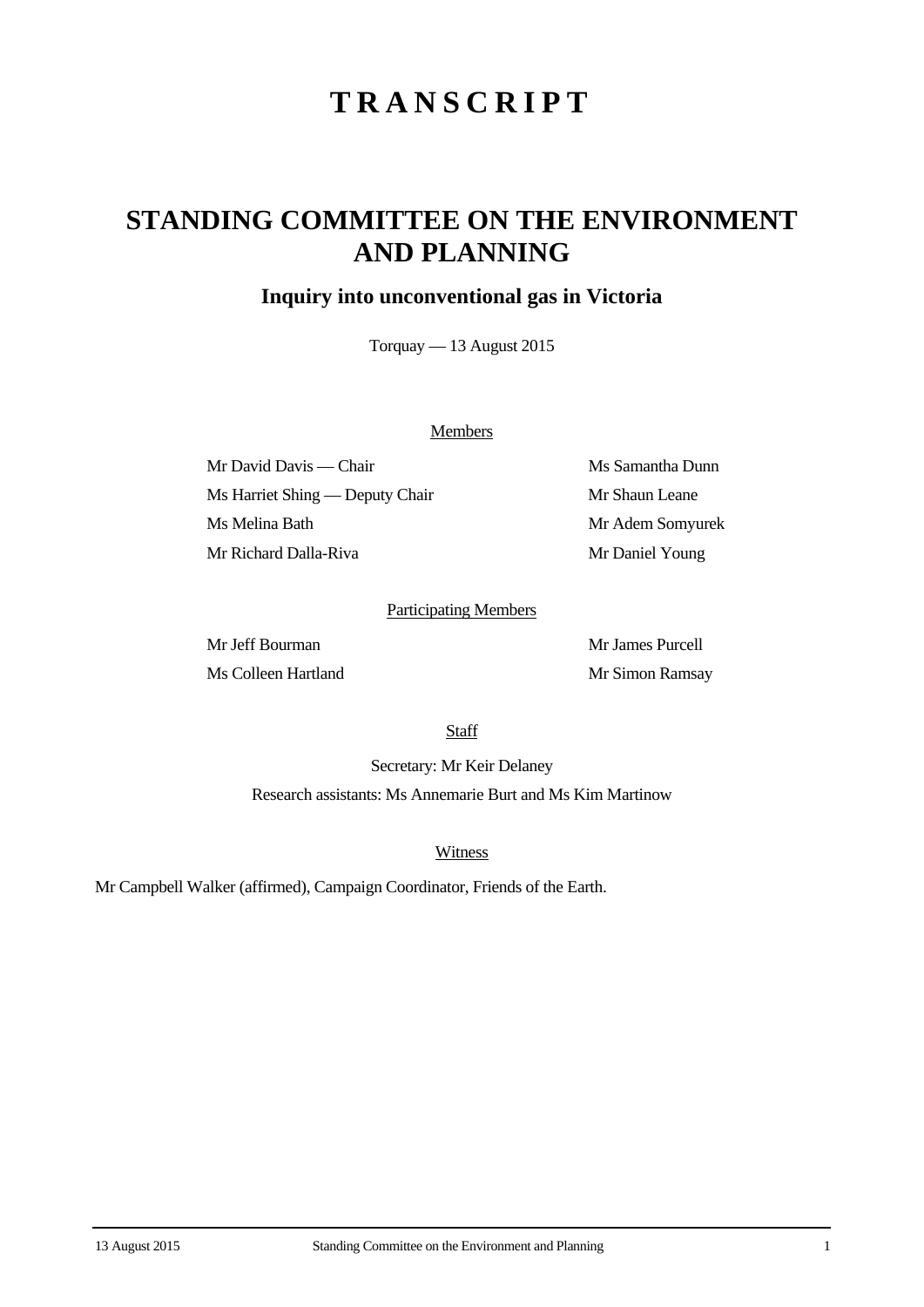**The CHAIR** — I welcome Cam Walker from Friends of the Earth. Cam, if you can begin with a brief submission. I note that your organisation's submission is no. 466, and we will then ask some questions.

**Mr WALKER** — Thank you very much. Thank you for the opportunity to present today, and I also want to acknowledge the work of the committee. This is, as you know, a very emotional issue for many. It has got a lot of community concern. There have been a lot of submissions put forward, and I just appreciate the time that you are putting into this, particularly going out to the regions. Thank you very much.

This is a watershed moment for our state. I am not intending to go over our submission. We have made it fairly clear that we believe there are many problems with the industry, and we want to see an outright ban. I do want to cover four things very quickly. The first thing is the issue of tight and shale gas; I will say 'shale', but I am referring to both here. The reason for this is just that after the release of the water reports a lot of the conversation has refocused around the suggestion that tight and shale gas will not be as bad or as risky as coal seam gas. We do not believe that is the case. The argument from the industry goes that because the well will be so far below ground there is very limited possibility of groundwater contamination, yet as was pointed out in the state government's interdepartmental report, which is separate to the water reports, they identified that there are still risks associated with both these forms of unconventional gas.

I would generally expect a departmental report to be fairly cautious in terms of claims, and it is interesting to note that they do spell out exactly the same concerns that we hold and have outlined in our submission. So it is not just a position of the environment movement; these are concerns that are held by the state government itself. We think it is very significant that in their report the government identifies that there are nine risks, but also significant gaps in knowledge in terms of both tight and shale gas. These are outlined quite clearly in their report.

Despite the suggestion in the attached water reports that the threat to groundwater supplies will be low with tight and shale gas, we do know that drilling operations for both of these forms of gas tend to consume large volumes of water, and that will no doubt put them into competition with other groundwater users. If anything, it is our belief that that question of water use is understated in the two water reports.

Industry uses the argument that the depth of the gas deposits is so low that there is less risk to groundwater compared to CSG, which obviously exists closer to the surface. However, we point out that the deeper wells, if anything, are more likely to fail than coal seam gas wells due to the greater pressures required to fracture shale and tight gas — sandstone and shale — compared to fracturing coal seams. The greater pressure that is required places the well infrastructure under greater strain and therefore increases the chance of failure of the well casing.

The shale and tight gas wells must also pass through aquifers. We believe that well failure can lead to contamination of these water sources, particularly over time, and because these wells are generally much deeper — several kilometres, as we know — and sometimes involving horizontal drilling, they are much more complex. The greater the complexity, the greater the chance of failure. A number of US studies have implicated shale gas in the contamination of groundwater with heavy metals, salts and gas.

Additionally, while only a proportion of CSG wells need to be fracked, the vast majority of tight and shale gas operations will require fracking, which will require chemicals of course. We would finally point out on that issue that there is also the question of geo-contamination — not so much what we put in, but what we take out with the recovered water. Our submission outlines some of those particularly naturally occurring radioactive materials, volatile and semi-organic compounds and high concentrations of salt. You have got the same contamination issues of course with CSG. So it is very difficult to see tight and shale gas as a safer version of unconventional gas.

The second issue is the question of regulation. I know that a regular narrative from the industry — and having sat through many of the consultations around the previous investigation — is that regulation will deal with any issues that arise. We would point to the fact that there are many well-documented cases of contamination from tight and shale gas, particularly in North America. Now when these are raised, industry here says these are legacy issues; they are things that happened previously, under less rigorous regimes than we have here in Australia; and also that the technology has come a long way, so we do not expect to see those problems in Australia. I wish I had quite that level of faith in our ability to regulate this problem. Obviously if we have a contamination incident in an aquifer, that is very different from having a water spill in a pondage next to a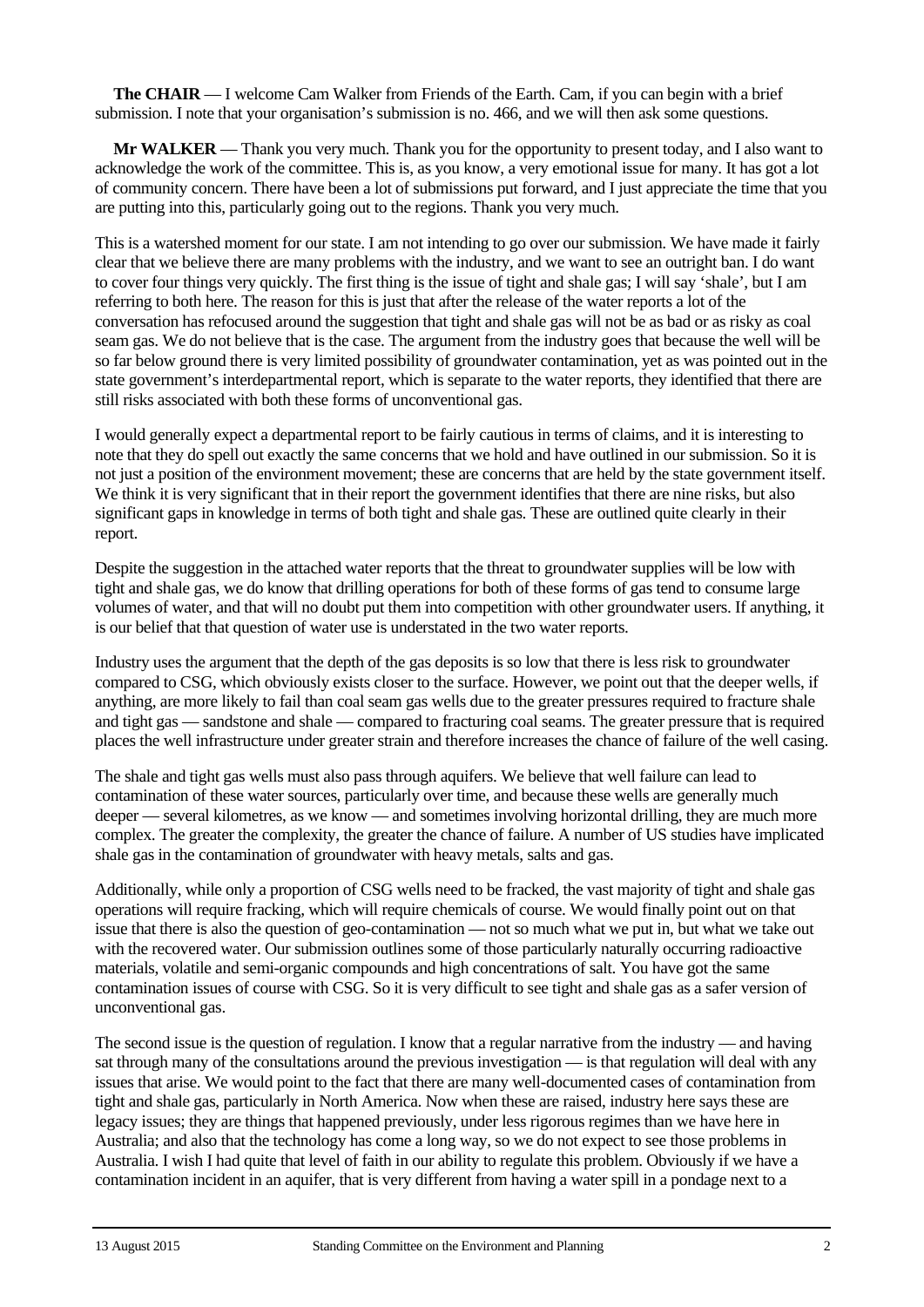service station or something. We know it is going to be impossible to contain a serious contamination incident that might happen in an aquifer.

I find it hard to have faith with something like this, where there are so many unknowns, that we will actually be able to regulate our way out of the problem. We would point out the news from this week, which was the fact that an underground coal gasification plant managed by Linc Energy at Chinchilla, west of Brisbane, has already caused 'irreversible' damage to strategic cropping land up there. We would just point out, even though underground gasification is different to CSG and unconventional gas, that even in places like Australia with very vigorous monitoring and regulatory regimes, no system is perfect, and we are actually gambling with the future of our agriculture.

The question of benefits of gas to the state is a really key one of course, because if there is a new industry, it is going to bring royalties, it is going to bring jobs, and that potentially looks good. If you drill into this, it starts to look ever more sketchy. One of the things we have learnt from this inquiry is the fact that we know so little. Despite decades of research, we still do not even know if there is going to be a commercial industry, even if we decide to open the gates to it — and that is not through lack of looking. Lakes Oil, I saw yesterday, was reported as saying they had spent \$80 million on exploration already in this industry. Our argument would be that if, having had decades of research — and the fact remains that we do rely on state electricity commission datasets in terms of coal seam gas; we have got decades worth of information — we still do not have any commercial production here. If the resource was so great after decades of exploration and millions of dollars, you would think there would be some commercial production somewhere in the state prior to the moratorium being put into place.

I have not met anyone from industry who is prepared to sketch out how big they think the industry will be based on the resource they know is there. At best they talk about nodes of production, perhaps around Seaspray, perhaps around the Timboon area in from Port Campbell, but it is pretty clear we are going to have a small-scale industry because the resource is marginal. So if your decision or recommendation was to open the gates to this industry, we have still then got the problem of assessment. If you go back to the state government submission, it says it is going to take five to seven years from lifting the moratorium to any commercial production, simply because of assessment and approvals. I think we know that with any government with an issue like this that is so contested, no-one is going to fast-track it; no-one is going to move things through quickly. It would have to be a very rigorous assessment process. We would probably also have to deal with the harmonisation of the two key acts, the MRSDA and the Petroleum Act, because obviously we have got unconventional gas covered by both of them.

So we would argue that with that time frame and the fact that it is going to be a marginal industry, it is not going to provide any short-term benefit to consumers, be it domestic or commercial, in the state in any foreseeable time frame. We would argue that in the medium-to-long-term time frame we need to have shifted away from looking for new sources of fossil fuel anyway, so we just do not see it as any sort of benefit. In our submission we talk about the EROI, the energy return on investment, which we think is really significant: how much energy, how much diesel, do you need to actually frack the gas to release it from the seams to bring it to the surface? There are some formulas there that I think are entirely unknown and really significant to this conversation.

I will just finish on that point by saying that at some point we might have a localised industry operating in different parts of the state at a very small scale. So just putting our economic hats on for a minute, it is likely a lot of those jobs, because of the nature of the industry, will be for outside workers — they will be fly-in fly-out workers. That has been the experience, I know, of the industry in terms of East Gippsland. There have been very few jobs from the exploration, and when they frack they often bring crews in from interstate. That was prior to the moratorium. The royalties — it is hard to imagine they are going to be very large, so in terms of what is coming into state coffers against what might go out in terms of loss of agricultural output, I just think it becomes a really risky proposition.

The committee might have received this morning the Melbourne Energy Institute report, which looks at energy shifting. I commend that report to you. It has some really interesting information around how we can substitute gas, and it is starting to look at the hard issue around: how do we substitute gas in the large industrial users as well, because that is really significant.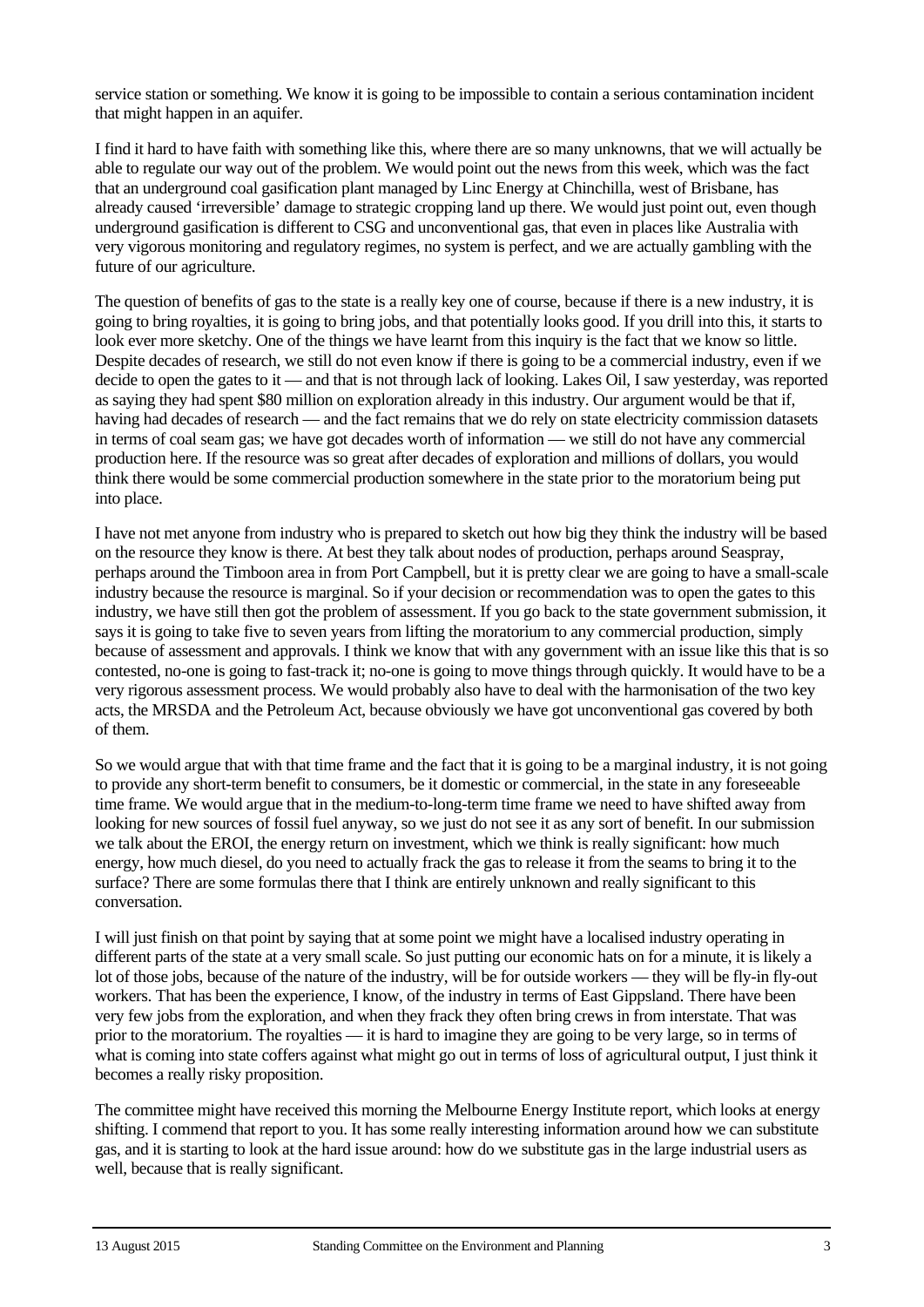Then of course there is the question of social licence. I am almost finished, by the way. I have worked with Friends of the Earth for 25 years, and I have been involved in many grassroots campaigns, and I can honestly say — and I am sure you are aware of this — I have never seen anything like this before in my life. This is a remarkable campaign. It is a remarkable groundswell. It cuts across voting intentions, it cuts across everything. It is around regional centres. It is around farmers. It is an unprecedented movement. I would just like to point out that this campaign has sustained itself for several years now. We have been working on this issue for five years. It has been in full flight, if you like, for four years, and it has sustained itself. It is clearly not going away while there is a threat of unconventional gas.

We have already had, as you know, 62 communities declare themselves coal and/or gas field free, and Arawata in South Gippsland is going to be 63 at the end of this month. It is important to understand the scale of the organising that has led to those declarations, because a declaration means you doorknocked every house in your community or your postcode. There are many, many thousands of houses that have been knocked on. In some instances groups have taken 18 months to doorknock their whole community. So you have got incredibly committed people, and in my experience they are not usual suspects. They are not actually people like me, a professional activist; they are people who have never been politically active before. It is a phenomenal movement, and it is a movement that certainly is not controlled by groups like us. I think it would be a grave disservice to suggest that that is actually the case. These are people who — in spite of what industry says about them, that they are misinformed — are doing their own research. They are looking to Queensland and New South Wales and what is already going on up there in terms of impacts on communities, and they are making up their own minds that they do not want this industry.

It will not receive social licence to operate in the areas where production is likely to occur. It needs to be understood that this is not about nimbyism, and I have been amazed by what I have seen of people in this campaign. They start by worrying about the local, but now they are cooperating across the state, and they support each other. That is a remarkable thing. It shows it is not nimby ism. I just point out that it is not just about defending their patch; it is about defending their landscape, their businesses, their families and also their communities. They are not going to back down. And any government that gives the go-ahead to unconventional gas in any form will face sustained resistance the likes of which we have never seen in this state.

I also hope you understand the mental stress that is being placed on communities. Just yesterday I had a phone call from a farmer in the Seaspray area who was talking around the impacts on her neighbours. They are just sick of this. This has been going on for years: 'Will it?', 'Won't it?'; the companies saying, 'Oh, we're on the cusp of commercialising. We're almost there. We just need to do a little bit more testing'. People are really over it. Frankly, they are feeling really stressed, and it is starting to impact on their lives. Prior to the current moratorium people were saying to us, 'I can't go on holidays because what happens if the drilling starts in Seaspray while we are away?'. This is really playing on people. People are on the phone and actually crying to me. And these are not people who normally get on the phone and cry; these are just really good, solid hardworking people.

So I would really urge you, given the resistance, given the lack of social licence, given the very real risk of contamination, the other known negative public health and climate change impacts and the potentially negligible economic impacts of such an industry to our state, to make as a recommendation the suggestion that we ban the industry. The key thing that will do for those communities is remove the uncertainty they are facing in their lives, and it will allow them to get on.

Finally, can I just point out that on the question of bans a number of MPs have said to us, 'We don't like the notion of banning a whole sector because it sends the wrong message to industry'. We would point out that there is a very good precedent here to ban this sector. We are not saying no to offshore gas, because of course that is really important to our current supply, but we would point out that there is a whole of range of jurisdictions overseas — and we have listed a lot of them — that are banning either outright unconventional gas mining or fracking. They are actually doing that, and there is no push back because it is so powerfully supported in the community.

Of course here in Victoria we have already legislated to ban an entire sector — which is, the nuclear industry. We cannot explore or mine uranium here. That was a good move. It was well supported at the time, it has worn the test of time — it has been a couple of decades now — and Victoria is still open for business. So we will still be open for business if we ban this industry. It will be very well received by the community, and it will be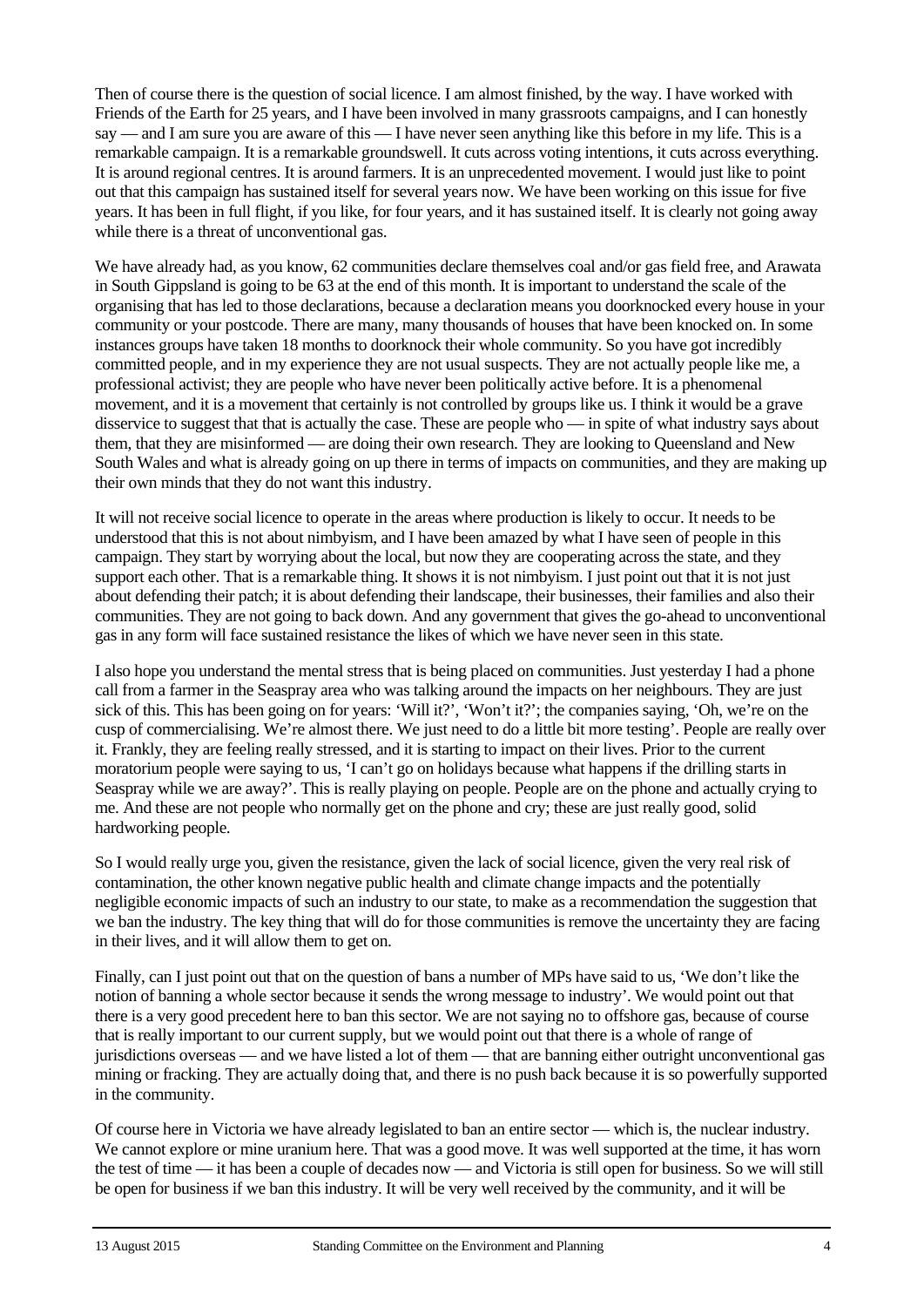received with heartfelt relief by the communities in the production zones. Thank you very much for listening. I really appreciate your time.

**The CHAIR** — I thank you, Cam, for your presentation and also for the submission, which I think is a very thoughtful one. I have two questions. One goes to what you have alluded to — and this partially comes out of our earlier hearing down in Sale. It may be a difficult set of questions, but I think the community has a right to understand the linkages between Friends of the Earth and Lock the Gate and all of those other groups because we need to understand at this committee level, but more broadly, the veracity and the linkages that are there.

**Mr WALKER** — Yes, sure.

**The CHAIR** — It would be helpful if you were to put on the record the funding sources and an understanding of how the links between Lock the Gate and Friends of the Earth operate.

**Mr WALKER** — Sure. In the first instance, in terms of our organisation's capacity, we are putting more into this issue in Victoria than any other issue. To be very up-front about that, I spend as much time as I can on this issue. Obviously I am the campaign's coordinator, and I am paid by Friends of the Earth. We have two community organisers, one who works in Western Victoria and one who works in Gippsland. They are Friends of the Earth employees. They are also Lock the Gate spokespeople for Victoria. But I think you need to understand that Lock the Gate is an umbrella, and there are 75 active community organisations that I am aware of that are active under the Lock the Gate umbrella.

**The CHAIR** — Can I be quite clear there. The two Lock the Gate spokespeople are paid employees of Friends of the Earth?

**Mr WALKER** — They are, yes. We have absolute transparency with our communities about that, and if you get an email from either of them, you will see the affiliation is there in the footer. So the community is very mindful of that. A number of MPs have sought to make that appear sinister in some way, and I would honestly suggest that anyone who wants to go to Seaspray hall on a Friday night to the meeting and suggest that they are being duped by environmentalists will get a pretty unpopular reception. We are very transparent in what we do, and we facilitate and work with and support communities, but we do not drive what those communities do, and we do not drive what those hundreds of volunteers do with their time.

**The CHAIR** — But let me also just continue this to understand it. I am from a political party, and all political parties have some things in common — the organising and rounding up of people to present information and to assist with campaigns is part of that process. The paid coordinators from Friends of the Earth actually are the spokespeople but also perhaps perform a political role of assisting with organisation, booking a hall or other matters of that nature — presenting documents and research.

**Mr WALKER** — The local groups drive themselves, and they meet regularly through two regional groupings. One is called Protect the West, and one is called the Gippsland Alliance. That is facilitated by the groups. We do not control that. So we are there. We have experience in this industry, of course. We have experience in terms of activism and political campaigning, but I think it is necessary to understand that we are one player on the team. We are not the coach. We are not the captain. We are simply one player on the team and really do not overstate our role amongst all the activity of the local groups.

**The CHAIR** — So let me just understand this. Are there any other paid staff who have that role?

**Mr WALKER** — In this campaign?

**The CHAIR** — As spokespeople or otherwise.

**Mr WALKER** — No, not that I am aware of.

**The CHAIR** — That is all right. The second point: if I go to, perhaps, a continuum, Friends of the Earth is not opposed to offshore gas.

**Mr WALKER** — This campaign is not about offshore gas, no.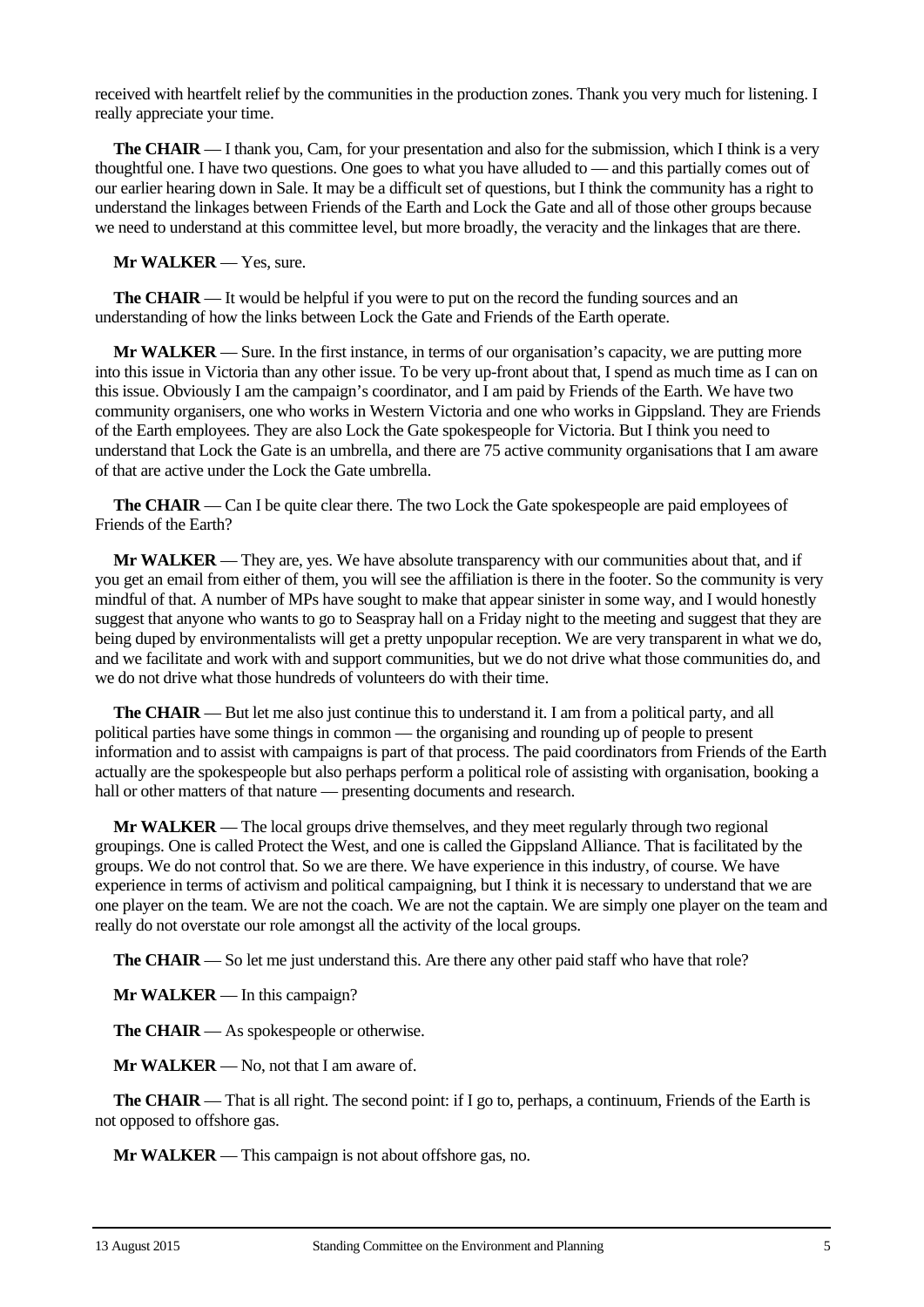**The CHAIR** — No, I am just trying to get a continuum here. Is Friends of the Earth opposed to onshore conventional gas?

**Mr WALKER** — Yes, we are.

**The CHAIR** — So that is where the line falls.

**Mr WALKER** — Yes.

**The CHAIR** — As soon as it comes to the sand, as it were, or the 3-mile line or the 12-mile line.

**Mr WALKER** — Yes. And can I just explain that. As I say, we have been working with communities up to five years now, so we have developed very robust relationships with people. The first time we go to communities we say, 'Here's who we are. We are an environmental organisation. We believe that climate change brings imperatives which means that we need to transition as rapidly as possible away from fossil fuels and into renewables. We're pro-wind farm, but we are not going to talk about any of that. We are here to work with you, and where you agree with us we will work with you'. That is why this campaign is about unconventional gas.

**The CHAIR** — So just to understand on gas, gas certainly until relatively recently was thought by many in the environmental movement to be a transition fuel and would play a role.

**Mr WALKER** — Yes.

**The CHAIR** — There seems to have been a shift in that position.

**Mr WALKER** — Yes.

**The CHAIR** — Does your organisation reject the role of gas, leaving the source aside, as a transition fuel?

**Mr WALKER** — Our reading of climate science is that there is no environmental space left for fossil fuels. We do not see gas as a bridging fuel, so we are not like Environment Victoria, which has shifted its position to hold the one we hold. We have held that for well over a decade. We do not believe it is a bridging fuel, but at the same we want to see our economy keep moving. We understand that there is a very strong offshore gas industry, we understand that it has got supply at present and we are not campaigning against that in any way, shape or form.

**The CHAIR** — I appreciate your frankness.

**Ms SHING** — Thank you very much, Cam, for your presentation and for talking to the submission which you have provided to the committee and the inquiry. In the course of your contribution this morning you have referred twice to 'a number of MPs'. You have referred to 'a number of MPs' in the context of a position taken by 'a number of MPs' that a ban would send a bad signal, to paraphrase you, and in the second instance 'a number of MPs' who have tried to make something sinister out of the affiliation between Friends of the Earth and Lock the Gate and/or other links within the continuum.

**Mr WALKER** — Yes.

**Ms SHING** — Could I ask you to tell us who those MPs are?

**Mr WALKER** — To be honest, I could not tell you off the top of my head. They are Nationals party MPs, and I am basing that on media reports, primarily in western Victoria, that have happened over the last number of years. From memory it was a mix of state and federal MPs that have suggested there is a perhaps inappropriate connection between our organisation and the farming communities and that in some way, shape or form we were seeking to dupe farming communities to adopt our position.

**Ms SHING** — Okay. So you do not have any specifics?

**Mr WALKER** — I could easily find some. I actually do not know if it is material to this. It is just that there has been an attempt to suggest that there is something untoward, and we would just say that rural communities are very pragmatic, and they just want to get on with life. They are happy to work with people whom they can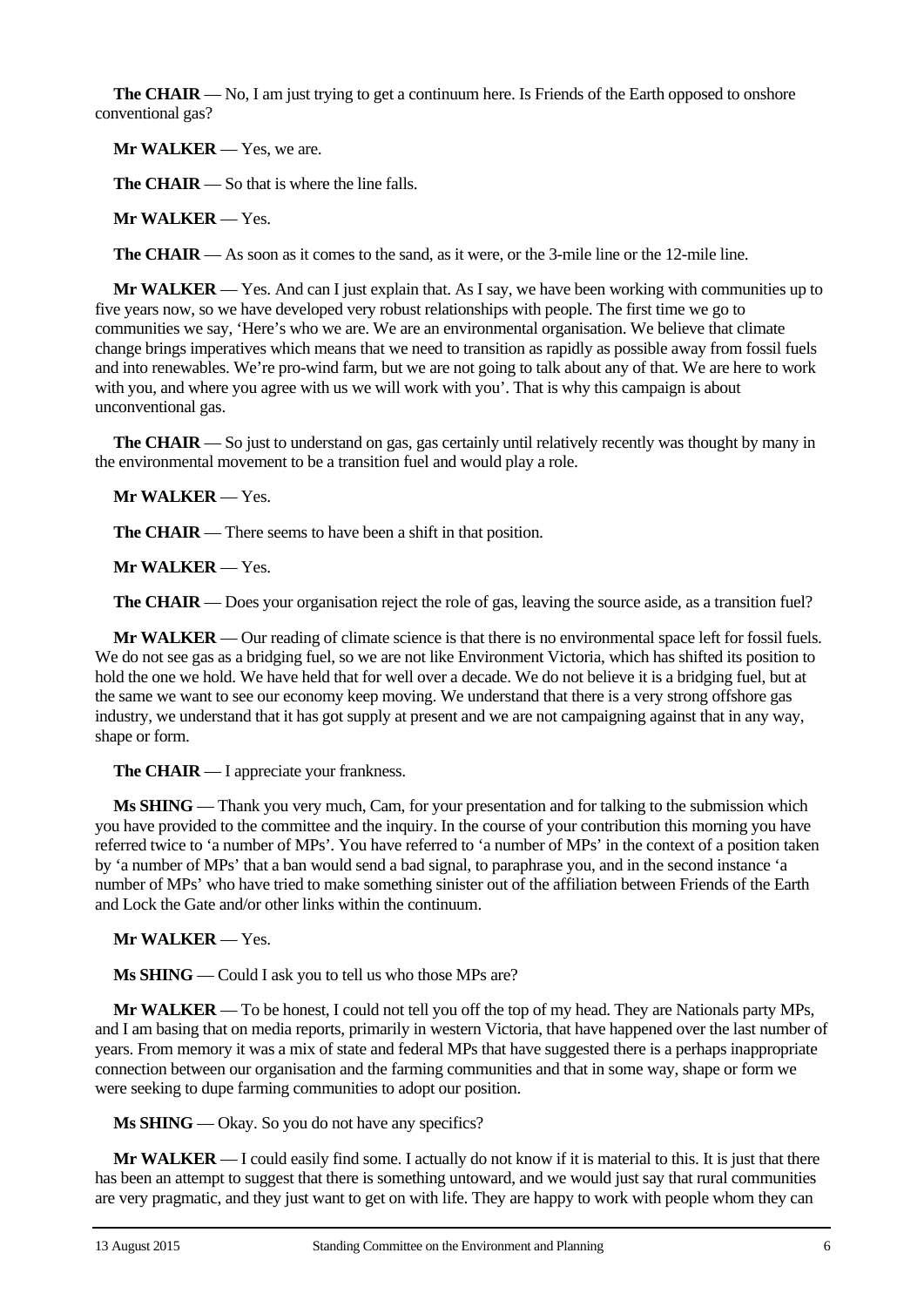see eye to eye with, and we are seeing eye to eye with a lot of these communities, so they have been very prepared to put aside any issues that might exist there and to collaborate with us as partners. I can provide media clips if useful.

**Ms SHING** — The only reason I am asking that is because this is an issue where as a committee we need to rely upon evidence, and we need to have primary sources or empirical data to underpin those sorts of things.

**Mr WALKER** — Okay; understood. I would be happy to provide some media clippings, if I can find them, on those statements.

**Ms SHING** — That is all right. We can get secondary source material, but, again, it is just an observation.

**Mr WALKER** — All right. The statements around regulation have come through one-to-one meetings when we have been having lobby visits. That is probably not appropriate to name names on.

**Ms BATH** — I have three questions.

**Mr DALLA-RIVA** — A good Nationals party person.

**Ms BATH** — A very good Nationals party person and am new to the role. I guess my concern with one of the points you raised there — Harriet's question was 'and past MPs'. I think you have to be careful when you speak now in the present. As Harriet said, we are gaining information at the present day, and we have 1600 submissions and all ears listening. You have to be careful not to put people into a basket and shut the lid, and it felt like that is what you were doing.

**Mr WALKER** — I am sorry. I did quite mindfully not name names or parties for that reason. I did not want to put anyone in a box in that sense. We acknowledge, for instance, the fantastic shift forward in the VFF position on this issue. I was very disappointed five years ago at the position of the VFF, and they have come light years since then. I would suggest that The Nationals have come light years since then. We are not party aligned, we want a good outcome from this and we want to see consensus across the parties for a ban. So it is not in our interest to criticise anyone, and it is in our interest to acknowledge — our policy is always that if someone does something good, you acknowledge it and you give it credit, so that is what I am seeking to do.

**Ms BATH** — That was a preamble question. Thank you. The other question is — just on this spectrum, you were saying that offshore gas is important; we need fuel, and it is an industry that is currently running. Friends of the Earth are against onshore conventional gas. Can I have a feeling about onshore drilling for offshore gas, because that is almost a middle zone, and there is a situation that there is a possibility of doing that?

**Mr WALKER** — Yes, I am aware of the ones in western Vic. We would tend to say, 'Let's just not go down that path of any onshore drilling'. Whether technically they are going offshore through horizontal drilling, we would say, 'Let's just not have any'. We would argue that the offshore gas supplies at present mean that Victoria will remain an energy exporter into the coming decades. We do not think that any new onshore fields are used, and regardless of the technicality, if the well is onshore, we would suggest that regardless of where the actual gas field is we should not be drilling it.

**Ms BATH** — The other question, or comment, was: yesterday we heard from Dr Mike Forrester around potential illnesses relating to produced emissions, we will say. In your submission, on page 3 you mention and discuss — whilst it is a very comprehensive one, I just want to pull out one detail on it — 'Fugitive emissions are a significant concern in all types of UCG mining'. You discuss some of the methane as an emission, and then you mention:

A fundamental problem is that we don't really know how much methane leaks out during the fracking process —

and we need to look at figures. Could you walk me through the first line in that and then maybe some background or some evidence that you have for that, please, Cam.

**Mr WALKER** — I am sorry, I do not have a printed version of our submission there. The reference that that refers to leads you to a really interesting chain — thank you. I will just check that I am actually correct in my statement. There is in there — actually, I may have to find it. The Cornell study is the one we relied on, which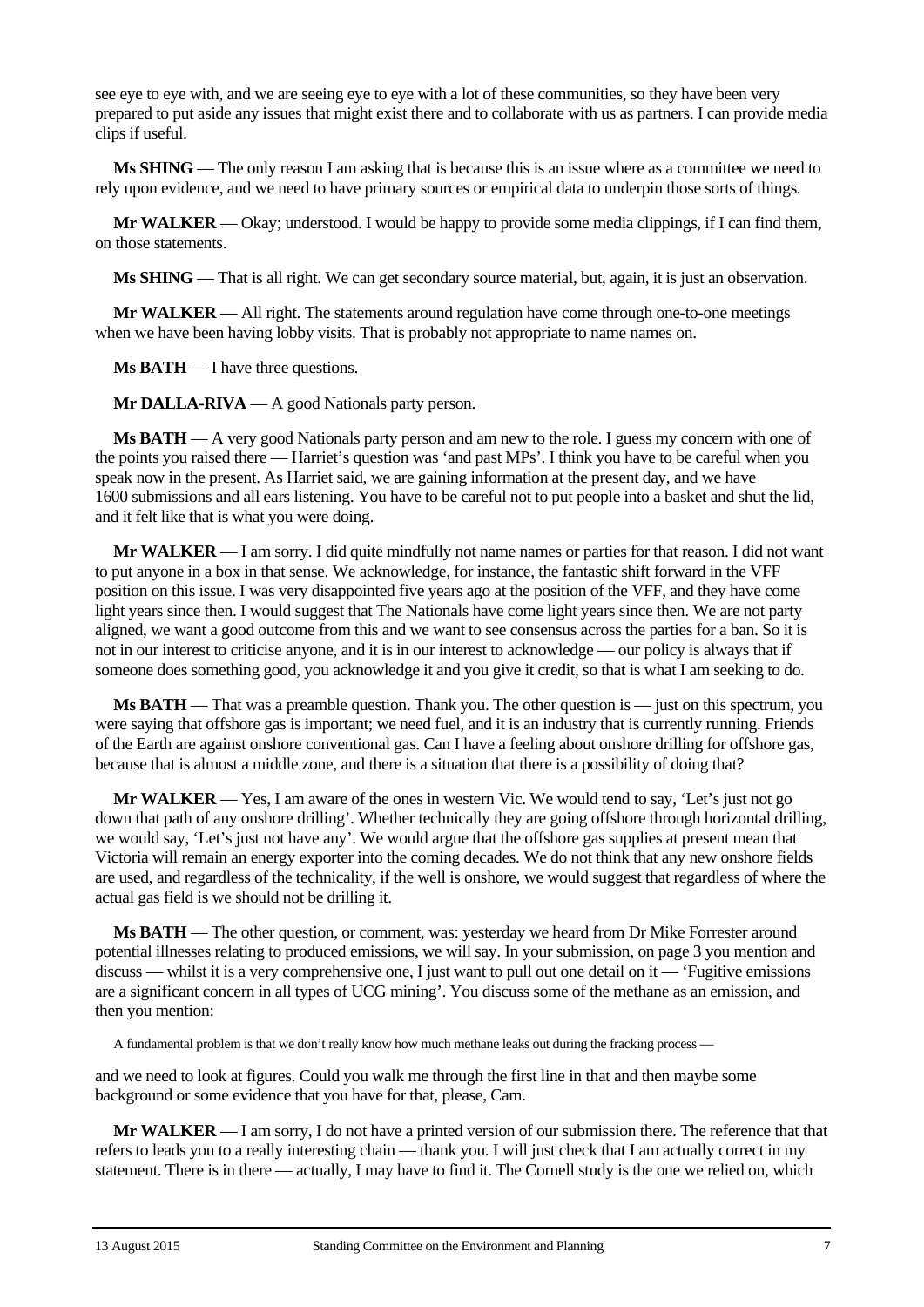in turn then led to a whole range of conversations where the methodology was challenged, and then there was follow-up research into that.

The problem is that because methane, as we know, is odourless and colourless, it is very hard to track. The more data that is gathered, the more it appears that there are multiple points of fugitive emissions in the production chain, and there will be a legacy issue of methane release from the ground which no-one is monitoring. We would argue that the experience overseas tends to be that they will come in and they will do a test, rather than having ongoing monitoring; but the wellhead is not the only place where the methane is produced. You are going to have the waste pond where the recovered water is. You are going to have the pipelines. You are going to have the pumping station and the compression stations. You are going to have multiple points in the chain where it is likely you are going to get fugitive emissions, so we would argue that to monitor on a real-time, 24-hour basis all possible points of fugitive emissions in the production cycle is going to be massively expensive.

The experience overseas tends to be that they cut corners and do time monitoring, which may not capture release because fugitive emissions are not at a steady rate. There might in effect be a bubble of gas come to the surface. You might test it at one point and there is nothing; you might test 5 minutes later and there will be a really dangerous level. The tendency to go for localised testing points rather than whole-of-cycle testing points and the potential for not 24-hour testing means that it is likely the fugitive emissions will be far beyond any stated and recorded levels. Does that answer your question?

**Ms BATH** — That is fine, and I might research the Cornell report.

**Mr WALKER** — Yes. There are people who challenge their methodology, but then there is a subsequent bit of work that is actually worth reading. You can kind of follow the links back and be able to find it.

**Mr LEANE** — Cam, I was pleased when you said in your presentation that you have actually met with industry, because the evidence we have had from individuals and groups that have a similar submission to yourselves is that they have had practically zero interaction with industry, which puzzles me. Can you expand on the interactions you have had with industry around this particular exploration?

**Mr WALKER** — We, in the early days, liaised very closely with ExxonMobil. That probably ended about two years ago. I think both parties realised it was not helpful for either of us. We have always made a point of talking to industry reps, and we have gone to industry conferences simply to understand what industry thinks. We want to talk to all stakeholders here. We do hold a view; but we also understand that what we need is a community-wide consensus. We are not interested in unnecessarily having blues with people; we want to find common ground where we can, so we have sought to engage with the industry.

**The CHAIR** — Do you want more?

**Mr LEANE** — Yes.

**Mr WALKER** — There were formal meetings with ExxonMobil in the early days to just talk around engagement and to talk around information sharing. We have spoken on many occasions with Lakes Oil, and we have sought to engage with a number of the other smaller unknown operators. There is a company that has been investigating a thing called biogenic methane enhancement as a way to release coal seam gas. We attempted to engage with them. We have put through many phone calls to a considerable number of the industry operators that have been involved particularly in coal seam gas investigation, and generally that has not been reciprocated. So we have sought to contact them; we have had most direct contact with ExxonMobil and with Lakes Oil.

**Mr LEANE** — Just a supplementary on that direct contact. You mentioned risks and unknowns. Someone mentioned yesterday about ticking boxes. In relation to all those risks and unknowns mentioned by you and other individuals and groups that have similar submissions to yourself, was there a process of industry going through that with you and trying to alleviate your concerns in each individual sector?

**Mr WALKER** — Industry has always sought to allay our concerns. We have always of course been very nervous about being consulted —

**Mr LEANE** — I understand that.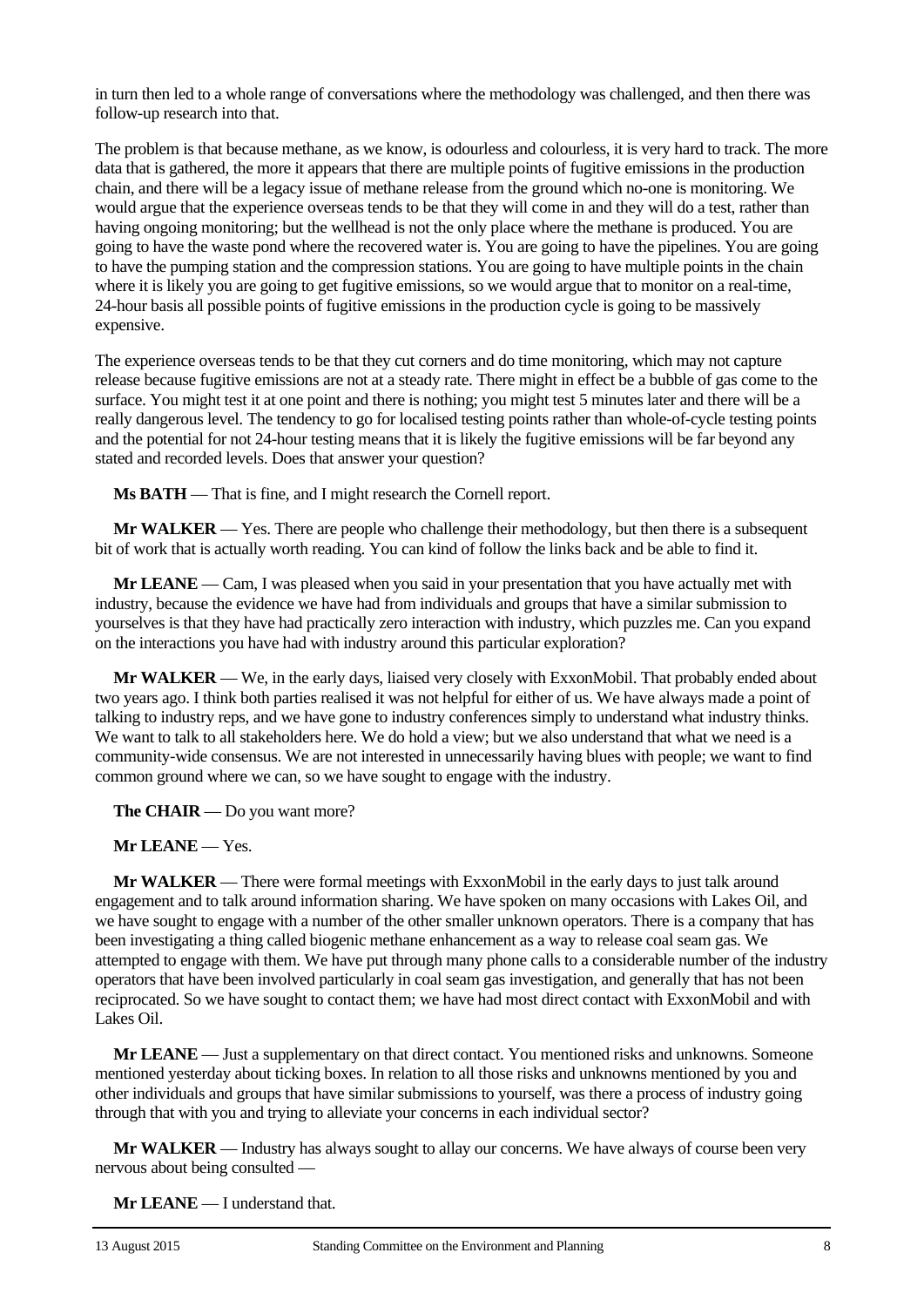**Mr WALKER** — and having that community consultation box ticked, which is why we had informal meetings rather than formal meetings.

**Mr DALLA-RIVA** — You mentioned in your introduction something about Lakes Oil spending \$80 million?

**Mr WALKER** — That was reported, I think, in that article in the *Australian* yesterday.

**Mr DALLA-RIVA** — Was it? Okay, so I can see that.

**Mr WALKER** — I can give you that link. It was just reported yesterday. It was a report on this inquiry, so it is definitely worth reading if you have not seen it.

**Mr DALLA-RIVA** — Yes, I would like to see it.

**Ms DUNN** — To find out what we are doing?

**Mr WALKER** — Yes, indeed. They seem to know what you are doing.

**The CHAIR** — Give us the information about what we are up to today.

**Mr DALLA-RIVA** — I just do not for the record recall a figure being provided in their evidence, but I may be wrong.

**The CHAIR** — They may or may not want to provide that information.

**Mr DALLA-RIVA** — Yes, but it would be nice to let us know rather than the media.

**Mr WALKER** — Yes, I tend to agree, and in my presentation I actually did a cut-and-paste. The words from the *Australian* article yesterday are 'Lakes Oil say they have spent \$80 million in exploration'. For that I just did a CTRL-C and a CTRL-V. So yes, that is as per the article. It is a very large figure, which is quite surprising.

**Mr DALLA-RIVA** — Okay. I have got to be frank. I am very pleased that you are being frank in the discussions here. I think there have been general views on a range of issues that have raised my concerns, and you have allayed some of those concerns here. You have admitted that you are an activist and that you have been involved in this for a long time, and being an ex-copper I have done a search and found that you have been very active. It is interesting. How was Risdon?

**Mr WALKER** — Risdon was an experience.

**Mr DALLA-RIVA** — I was just really wanting to say thank you for your contribution because it was a detailed submission and you have provided very good evidence. As people would know, I am usually cross-examining people a bit harder; but on this occasion you get away with it.

**Mr WALKER** — For good behaviour.

**Ms SHING** — Is that a question or just a comment?

**Mr DALLA-RIVA** — No, it is a statement about people.

**The CHAIR** — Moving on, we are going to try to get ahead of time.

**Mr DALLA-RIVA** — We are in the love moment here.

**Mr WALKER** — Can I just urge you not to overestimate our role in this. It really would be a disservice to the communities. I can honestly safely say I have spoken to several thousand people during the course of the last five years, 98 per cent of whom are not members of our organisation. They are not classic environmentalists, but they are deeply concerned about this issue. So please do not think that simply because we are providing a bit of capacity to this, we in any way, shape or form running this campaign. That would be a grave disservice not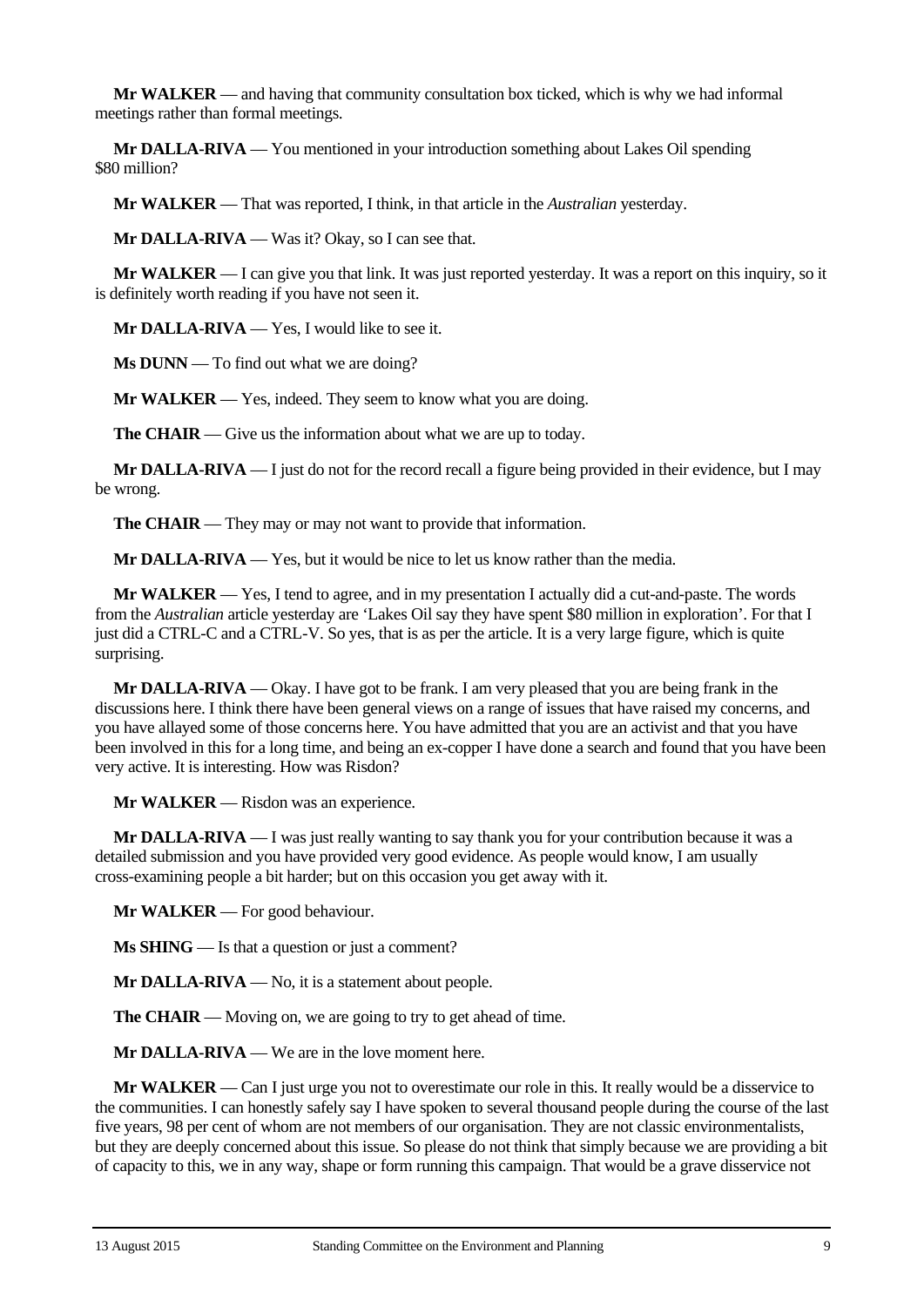only to truth and the facts of the matter but also to the communities that are working really hard to protect their patch and their community.

**Ms DUNN** — Thank you, Cam, for your submission. We have heard as part of this inquiry submissions around energy security of the state and demand for gas and already existing gas resources. I know when you spoke to us earlier this morning you said in the medium to long-term that we should be moving away from fossil fuels. I am just wondering if you are aware of work being done in terms of the energy security of the state in relation to its capacity for renewables?

**Mr WALKER** — To take Melina's point, we acknowledge a shift in parties. We have been delighted to see the shift that has happened within the coalition on renewables in the last year. Unfortunately the coalition, when it was in power, shut off the state's renewable energy through wind energy, and now I am delighted that you have a shadow minister for renewables, David Southwick. The ALP has been really good on this and reopened the state to wind energy, and the Greens have long supported obviously renewable energy and a shift towards renewable power.

We believe we are on the cusp of putting Victoria back into the spotlight in terms of being a renewable energy powerhouse, as we used to be up until about 2010. There is fantastic capacity here. We have the Carnegie wave energy project, which is just moving to commercial stage. We have incredible developments in battery technology and stored energy and particularly compressed energy. Victoria should be front of the game globally on renewable energy, with the resources we have and the infrastructure we have, and the smarts that we have here in terms of new and emerging technologies.

So we have no doubt at all that Victoria could easily get to 100 per cent within a decade or so with a little bit of effort. We would also point out that the whole shift in the kind of base load power debate has come a long way since the 1990s and renewables are now able through solar thermal technology and others to provide base load energy. We look forward to that day coming as soon as is possible, and we are really heartened by the way the state is moving at present.

**Ms DUNN** — I note in the submission that you provided there was a lot of detail around the value of the agricultural industry in Victoria. Through the submission process there is clearly an interplay between that industry, our landscapes and tourism and how precious they are. I am just wondering if you are aware of all or any areas that may have a similar mix of agritourism and high-value landscape where unconventional gas has become part of that landscape and the implications and consequences of that.

**Mr WALKER** — The two logical ones of course would be the Hunter Valley, which has a very mixed agricultural economy, everything from raising horses to viticulture and the rest of it, and the north coast of New South Wales. Inland in Queensland the Darling Downs of course has more broad agricropping and broad agrigrazing, but northern New South Wales and the Hunter show us where we would go if we did open the gate to this industry, and it really is not pretty. In New South Wales today I believe that Parliament is voting on the legislation that has been put up by the Greens to stop unconventional gas drilling in the state or at the very least to create some no-go zones and extend a moratorium to five years. That again has been driven from the ground up and that has been because it is not just environmentalists concerned about this. In the Hunter it is the large horse stud operations and the large winemakers that are getting active here. They are the two places we should look to in terms of the impacts of this industry, and where it does happen you do get sustained and very powerful opposition.

**Mr RAMSAY** — For the record, I am a farmer and in fact was president of the Victorian Farmers Federation — but six years ago, not five — so I am not sure if I am associated with your comment!

**Ms DUNN** — That is lucky. That could have been awkward!

#### **Mr WALKER** — Sorry!

**Mr RAMSAY** — I actually do not remember the discussion around unconventional onshore gas exploration through the organisation at the time. We did have discussion around the proposed CPRS and ETS certainly at a national level, and I do remember some briefings from the organisation, which I know is connected with GetUp! and Yes 2 Renewables as well and Zero Emissions. But my question actually goes back to a similar question posed by the Chair. Environment Victoria in its evidence was talking about the fact that — and they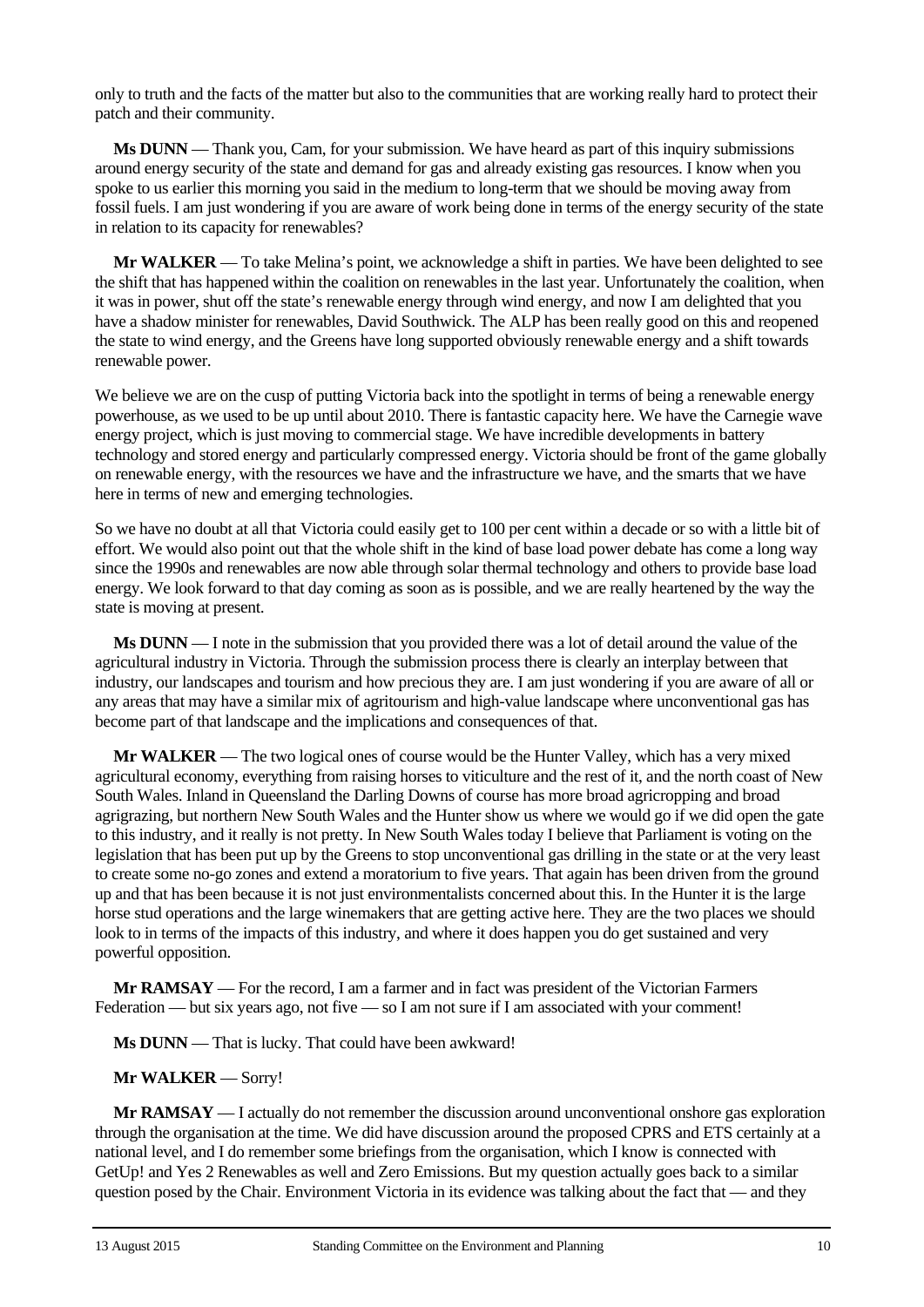did finally get to that point — they are not supportive of any sort of gas use in the future because of the greenhouse gas emissions it produced. I note that the industry I represent and the rural constituency across Victoria use a lot of natural gas through the dairies, the milk processes and the beef processes et cetera and also for heating because they do not have capacity to have access to other sources. We come from an issue around environmental, which really was the basis of my constituency's concern about the coexistence of onshore and conventional gas to maybe a more philosophical view about the dangers of the use of gas for climate change and greenhouse gas. I am just asking you: do you see an opportunity for a transition? I am happy to have the argument another day with you about our policy on wind farm development during our time in government, which actually I think had 1000 permits that were current, live and active. But in relation to that transition phase where our industry is actually dependent on gas and gas use, as against your sort of philosophy that it is bad for the greenhouse effect, bad for climate change and we need to look for renewables, can you —

**Mr WALKER** — Are you familiar with the Eureka's Futures project, which is a green manufacturing project in the eastern suburbs of Melbourne that is making solar hot-water systems? Are you familiar with that one?

**Mr RAMSAY** — Not specifically, but like projects.

**Mr WALKER** — They are seeking to work with the dairy sector. They see that as their main growth sector because of the large volume of hot water that is required in dairy production. They see locally produced hot-water systems with a booster which is solar powered as a great solution to wean dairy off the hot water and gas connection. There is also of course heating and cooling, which we understand. But we suggest a nuanced approach. We are not fundamentalists in any way, shape or form. We can see the need to transition but we are not interested in people sitting in the dark having a bad time in a cave. We want to see a measured and meaningful transition plan.

#### **Ms DUNN** — That is a relief!

**Mr WALKER** — We look to those models such as Eureka's Future where there are opportunities to get fantastic climate change outcomes through shifting to solar and away from gas in the dairy sector while creating local jobs, and that is actually a social enterprise that wants to then put its profits into programs for youth at risk. We see that as ticking basically every box that is possible.

We would see a whole range of ways that would see shifts in the way gas is currently used. To be quite frank, I was very disappointed by the Australian Paper submission to this inquiry, which I think was about three pages. As I understand it, they are one of the largest gas users on a commercial scale in the state, but even they are shifting to a very strong reliance on unfortunately biomass at this point out of native forests or at least so-called renewable technologies. So we would argue that once work is done sector by sector — manufacturing, commercial, agricultural, domestic — there are solutions across all of them, but there is no one size fits all. We are aware of the research that is being done by the Melbourne Energy Institute, which particularly drills into this sector by sector, so rather than me spending 5 minutes telling you the little bits that I do know, I would refer you back to that report.

**Mr RAMSAY** — Can I also for the record state the VFF's position is not the position of Friends of the Earth. The VFF's position is for a five-year moratorium because farmers would like to veto. Your position is distinctive. It is a ban on onshore unconditional gas exploration, so there is a difference.

**Mr WALKER** — Yes. I am sorry: I was not suggesting it was the same. We are also very clear on the question of the right of veto. We believe an individual right of veto will internalise conflict in communities because there is always someone who is kind of desperate enough that they will sign the deal. We support the right of community right of veto, but our preferred position is an outright ban.

**The CHAIR** — Cam, thank you for your submission and for the submission from your organisation, and for your frankness.

**Mr WALKER** — Thank you very much.